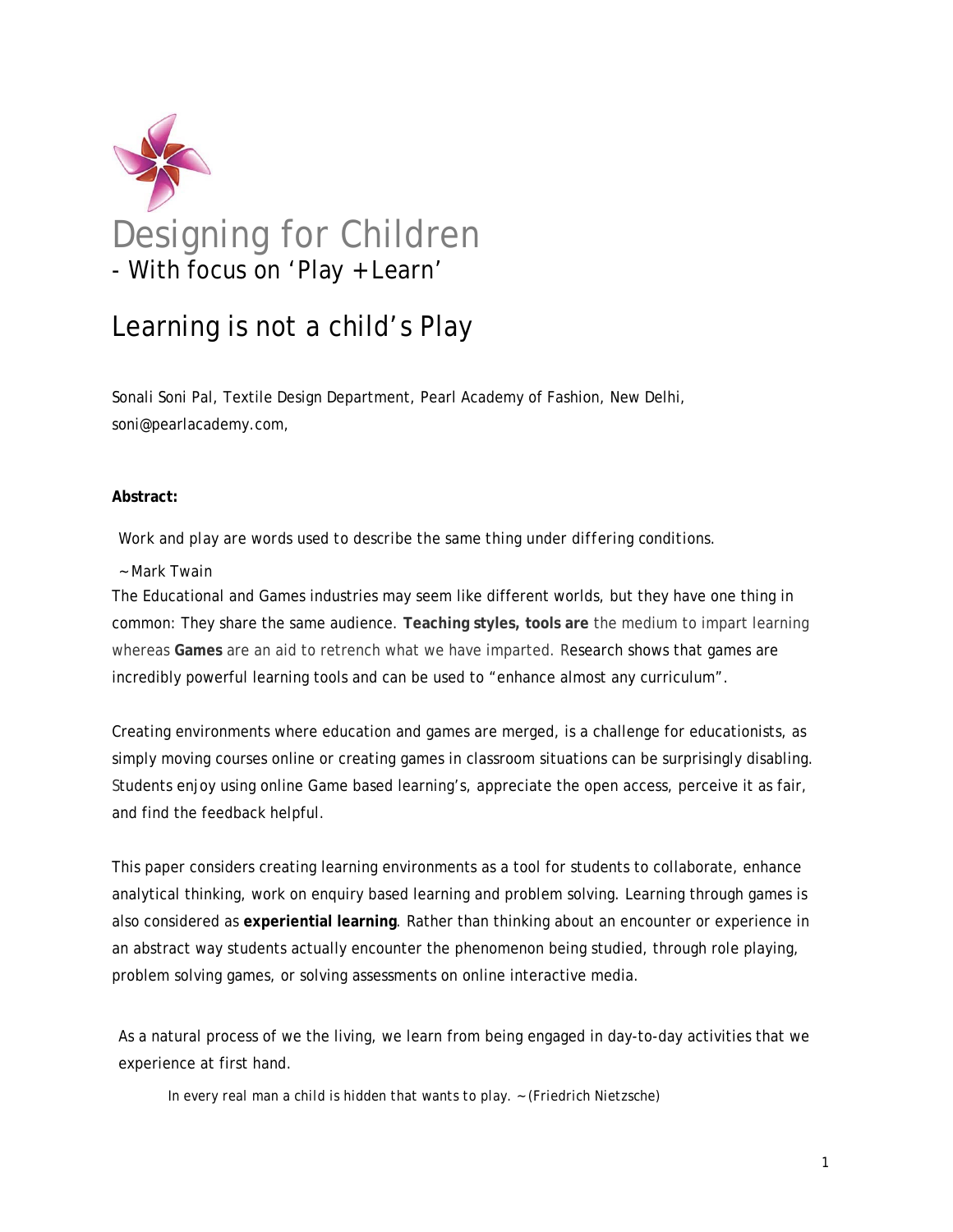And this thirst of learning is most prominent in children, although if learning is fun then learning is easy and no more a task. In educational practice experiential learning is frequently associated with David Kolb's experiential learning cycle. The learning cycle can start at any one of four stages but typically starts with a learner carrying out a particular action and then reflecting on the effect of such action. The third step is to develop concepts or general principles which can then be put into practice.



#### Figure 1 David Kolb's experiential learning cycle

It is the tutor's duty to facilitate situations for the students to engage in experiential learning. Of course there are various forms of tools to enhance learning skills, varying from the very basics to the most complicated ones such as, Mind maps, communicative media, interactive media, online simulation, multimedia.

The focus of this paper is on two different age groups of children that are a)5 years to 10 years and the teens that is from b) 13 years to 19 years, where in the games/ play for the two groups are very different in terms of cognitive skills. This paper would be covering the online games created for the younger group and play assessments created for classroom situations for the elder group. *Play is the only way the highest intelligence of humankind can unfold. ~ Joseph Chilton Pearce* 

*Key words: Learning, games, experiential learning, Cognitive Skills, Problem Solving.* 

### **1. Introduction**

### **1.1 Complex education system in India….**

India has over 230 million students and just 6 million teachers. With over 1.3 million schools, 400 universities and 18,000 colleges, we certainly have one of the most vast and extensive education systems in the world. But sample this: gross enrolment in primary education is 108%. However, the gross enrolment ratios drop drastically to 69% at the middle school, 51%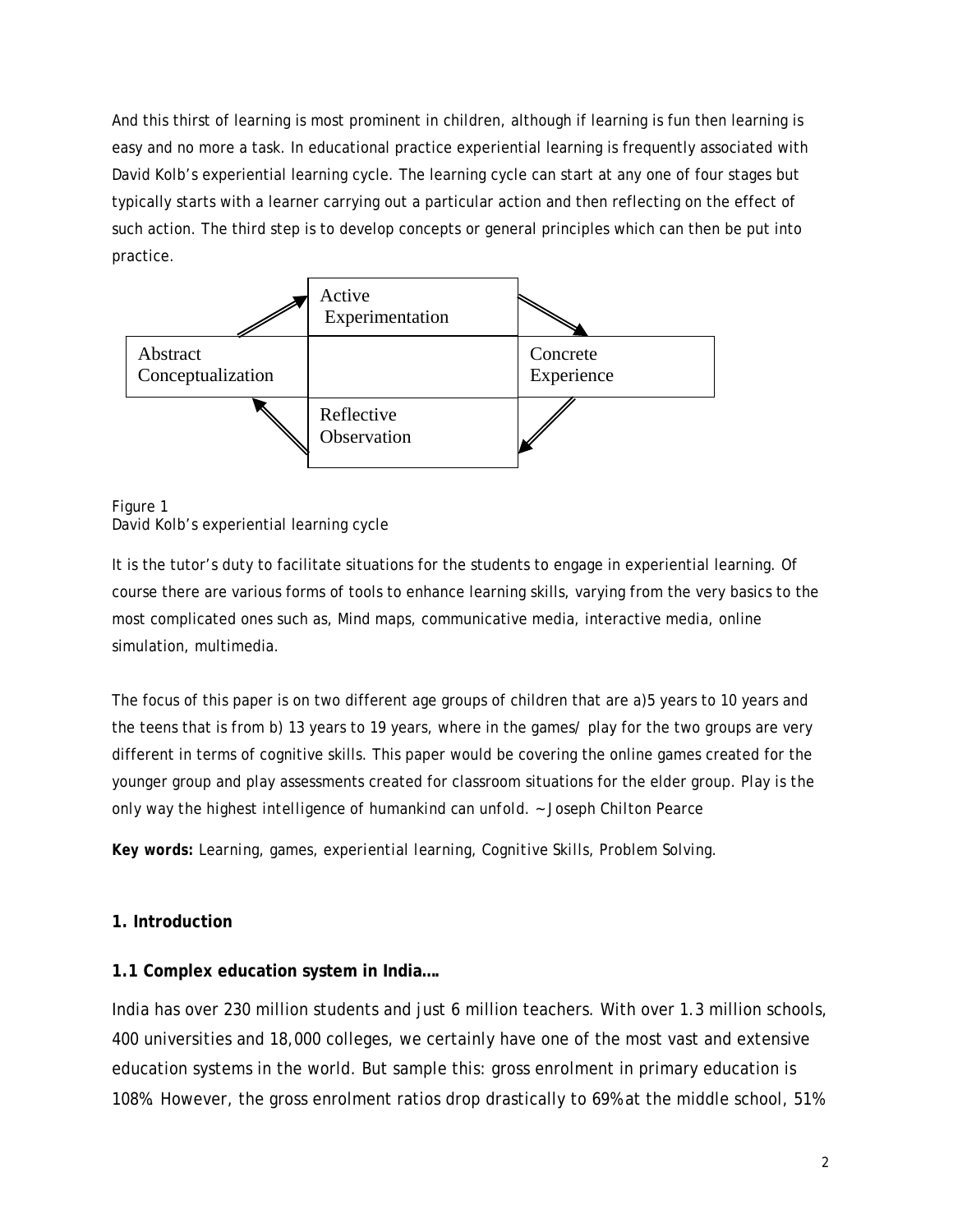at secondary school, 27% at higher secondary and around 10% at higher education levels. The drops out reasons are not just monetary but also boredom, doubt, accessibility, lack of motivation.

 Add to this the reality that currently 90% jobs available in the industry are skill-based and 90% of education imparted to students is knowledge-based. This fuels the widening gap between the talent produced by our education system and that required by our industry. Thus, the need for relevant and more skill-oriented education is imperative.<sup>1</sup> Another area of concern is the inadequate availability of faculty both in terms of quality and numbers.

## **1.1.1 Methodology of the study:**

- **Desk Research** Advanced search techniques through secondary and primary data collection.
- **Extensive Primary Research –** through providers, buyers, PE firms, one on one interviews.

# **1.2 Games in Educational settings in Indian culture**

Advancements in handheld computing, their portability, social interactivity, context sensitivity, connectivity, and individuality open new opportunities and immersive learning environments. Games should be designed whereby inquiry is a process of balancing and managing resources, combining multiple data sources, and forming and revising. Thus making tools and resources available from anywhere leads to positioning of students in virtual investigations. The game structure provides students a narrative to think with, tools to work with and their own thought processes to solve it. A quick comparison between the most famous Pac Man game and traditional teaching can give us an insight of the impact of games on enhanced learning's. (Appendix 1)

# **2. Understanding Engagement**

**2.1 Student engagement** occurs when "students make a psychological investment in learning.They take pride not simply in earning the formal indicators of success (grades), but in understanding the material and incorporating or internalizing it in their lives."<sup>2</sup> The main issues under engagement are

 $\overline{a}$ <sup>1</sup> http://www.financialexpress.com/news/rejuvenating-education-through-ict/509014/

<sup>2</sup> Newmann, F. (1992) *Student Engagement and Achievement in American Secondary Schools*. Teachers College Press. pp. 2–3.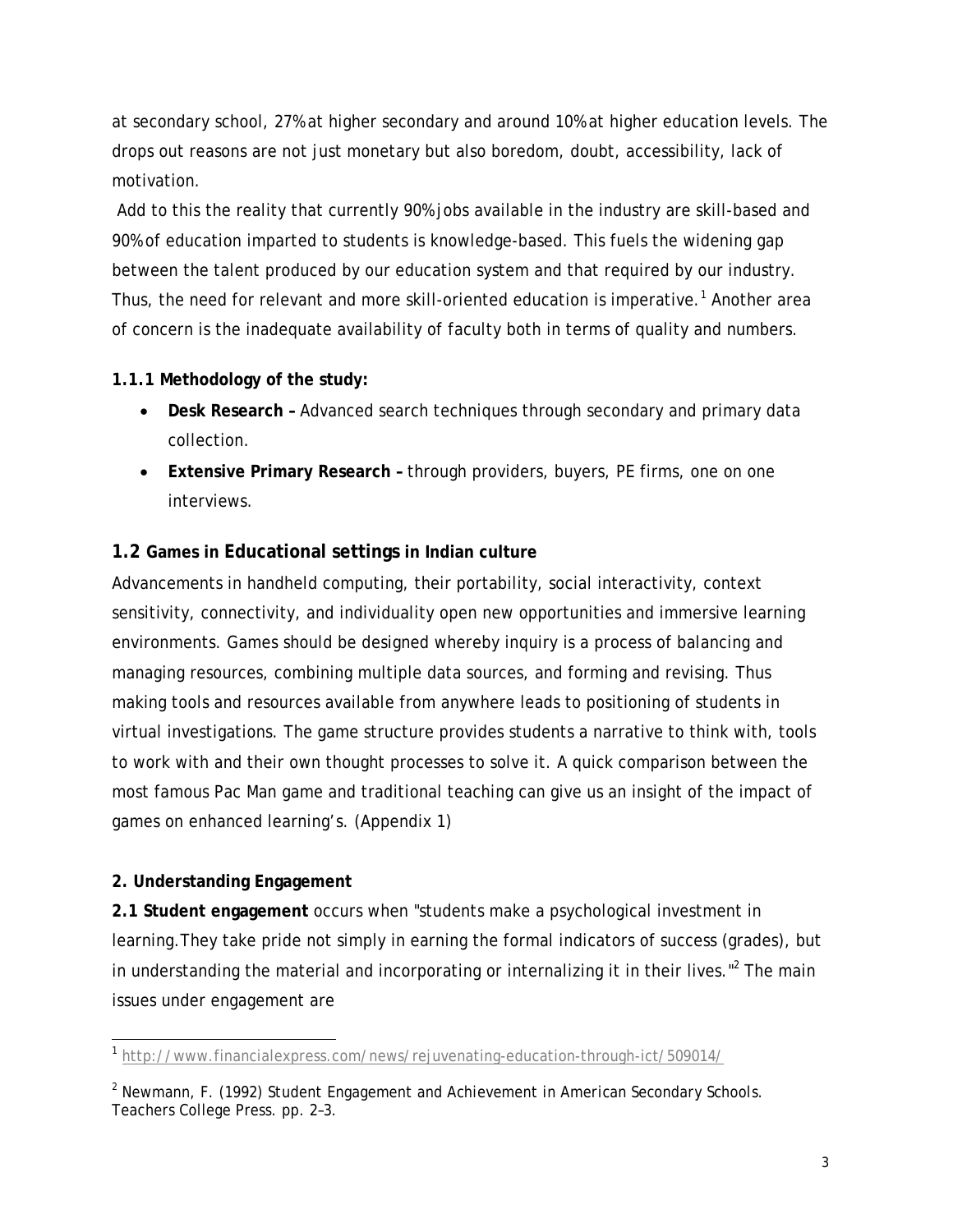- Retention
- Making curriculum relevant
- Good effective teaching
- Enabling better, "deep", autonomous and reflective learning.

The main concern of engaging students into the gaming world is:

- Students of all learning abilities can become more competent thinkers;
- Develop new classroom tools and evaluate their efficacy in this respect;
- Renewed interest in the ways in which young people think; constructivism,
- Teachers can improve student's thinking through specific interventions;

### **2.2 Retention and Recall**

One must have experienced, that while playing an online game, the learning is autonomous. This learning is so strong that if the game is played again and again one tends to remember the next move in the game and you are pre prepared for it. It is like **Déjà vu***.*

Students all across the world face the problem of remembering course contents, interlinking contents with other subjects for integration of all subject modules within a semester or programme. And for this very reason students end up taking rote learning as their only support and hence delve into shallow learning. Thus it is the responsibility of the tutor to arrange instruction so that knowledge is retained by the students for a longer time.<sup>3</sup>

The critical questions that arise here are:

- What is memory?
- Why do we forget?
- What can be done to help retain and recall?

**Bartlett States- "Remembering** is not a re – excitation of innumerable fixed, lifeless and fragmentary traces. It is an imaginative reconstruction, or construction, built out of the relation of our attitude towards a whole active mass of organized past reactions or experience and to a little outstanding detail which commonly appears in image or in language form. **<sup>4</sup>**

a<br>| Computer Assisted Assessment in Higher Education", Sally Brown ;pg 33<br>| Teaching in further education - an outline of principles and practice" - L.B. Curzon- pg 203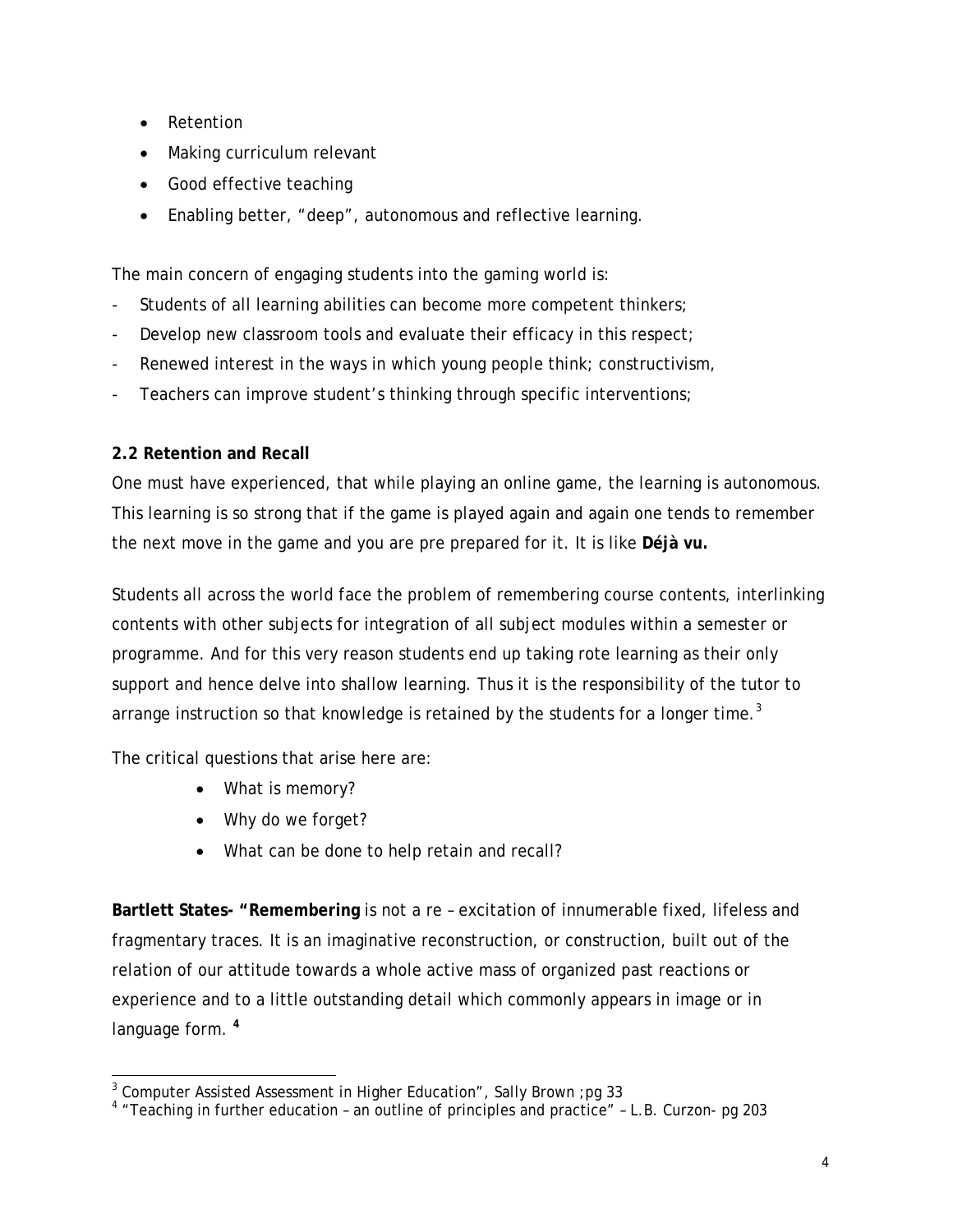Many models of memory reflect that it is an enigma that show "information processing" approach which views it as a three sequential processes of **REGISTRATION, RETENTION** and **RETREIVAL** of information.

- **Registration** comprises the perception, encoding and neural representation of stimuli at the time of a learning experience.
- **Retention**  allows the neurological representation to be stored over a period of time for later use.
- **Retrieval** allows the student to have access to information previously registered and retained.<sup>5</sup>

If this is so then **why do we forget?** 

 A variety of reasons for the phenomenon of forgetting can be advanced repression, disuse of information, trace decay, cue forgetting and interference.





Information is expanding at such a rate that pupils require transferable skills to cope with this growth. Modern society requires citizens who can assimilate information from multiple sources, often in pressured situations, and make measured decisions.

In light of this recognition, rote learning has become increasingly discredited. Accordingly, the focus of current education has shifted away from such methods towards an understanding that pupils need to acquire new skills and knowledge; both in the sense of learning new things and learning in new ways, and that teachers have to be equipped with the necessary expertise to facilitate this progress.

<sup>&</sup>lt;u>F</u><br>Theaching in further education - an outline of principles and practice" - L.B. Curzon- pg 211

 $6$  "Teaching in further education - an outline of principles and practice" - L.B. Curzon- pg 211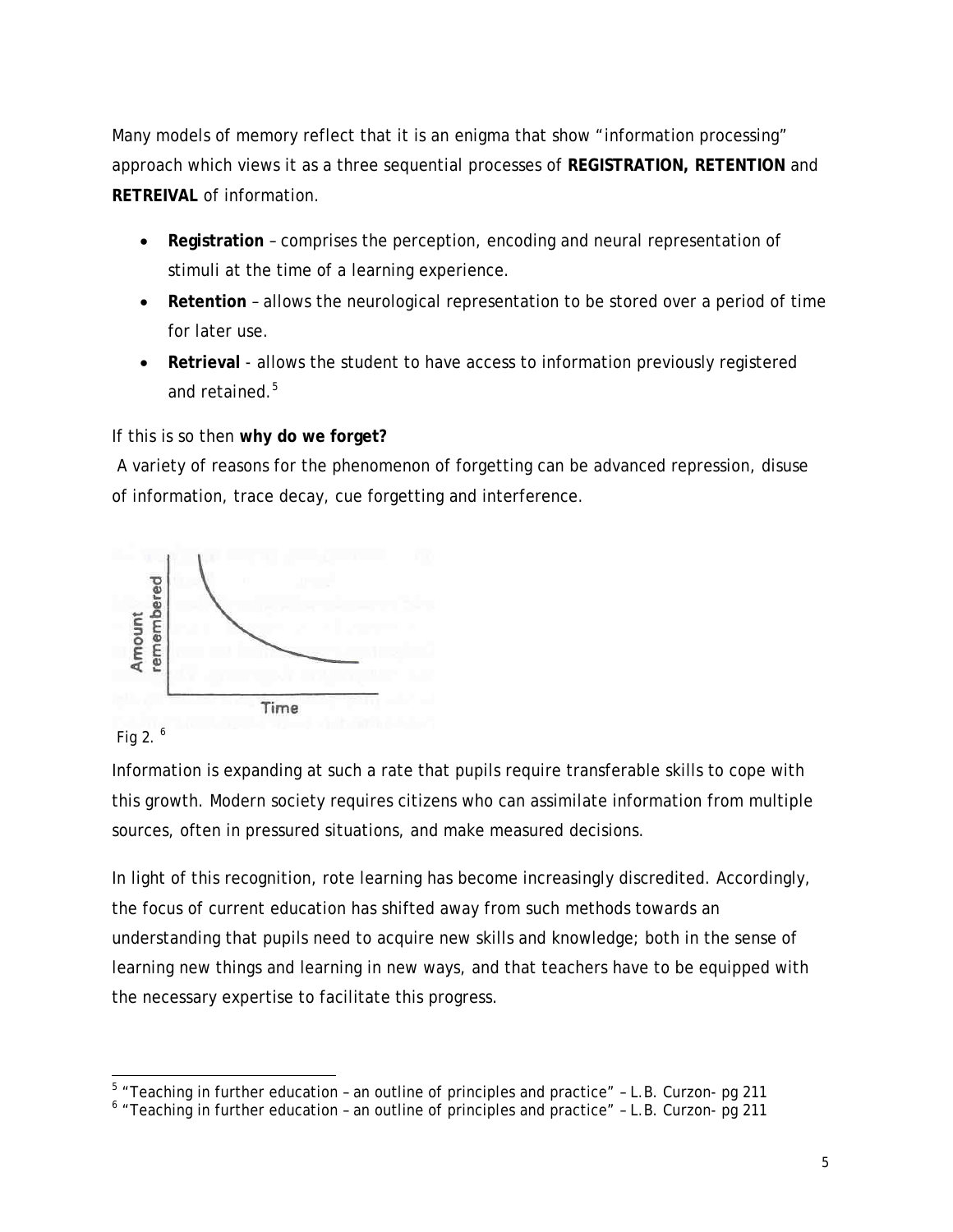### **2.3 Using Online Games to Understand Engagement**

**Educational games** are games that have been specifically designed to teach a certain subject, expand concepts, reinforce development, understand events or culture, or assist them in learning a skill as they play.<sup>7</sup> For anywhere any time accessibility issues, it is time for Indian education to move up to interactive tools, rather than just chalk and talk. An educational computer game can be defined as an electronic medium with all the characteristics of a gaming environment that have intended educational outcomes targeted at specific groups of learners.

### **2.4 Types of Online Games - Simulations and Strategy Games**

All over the world people of all ages, professions are indulging in games, though demand and supply of technology based games are on their highest peak now. There is no dearth of online games available, but how many are used to enhance learning. Presently, there have been many impressive achievements in the application of IT to education. Thus teaching and learning are no longer confined to the classroom. Different approaches are being incorporated for gaming through multimedia, simulation, virtual reality packages and visualization techniques.

*As rightly said "We learn through different sense modalities, and the more one modality reinforces another, the more effective the learning. The more the TLA's, the better the learning. Also as given in the following table:<sup>8</sup>*

| Of what they read                  |
|------------------------------------|
| Of what they hear                  |
| Of what they see                   |
| Of what they hear & see            |
| Of what they talk over with others |
| Of what they use & do in real life |
| Of what they teach someone else    |
|                                    |

*Most People Learn:* 

Table 1.

It is important to know about the types of games that are available. Broadly online games can be categorized into five types:

1. MMOG

2. First-person Shooter

 $\overline{a}$ 

<sup>&</sup>lt;sup>7</sup> http://en.wikipedia.org/wiki/Educational\_game<br><sup>8</sup> Biggs 2003, 'Teaching for quality learning at university', Pg 80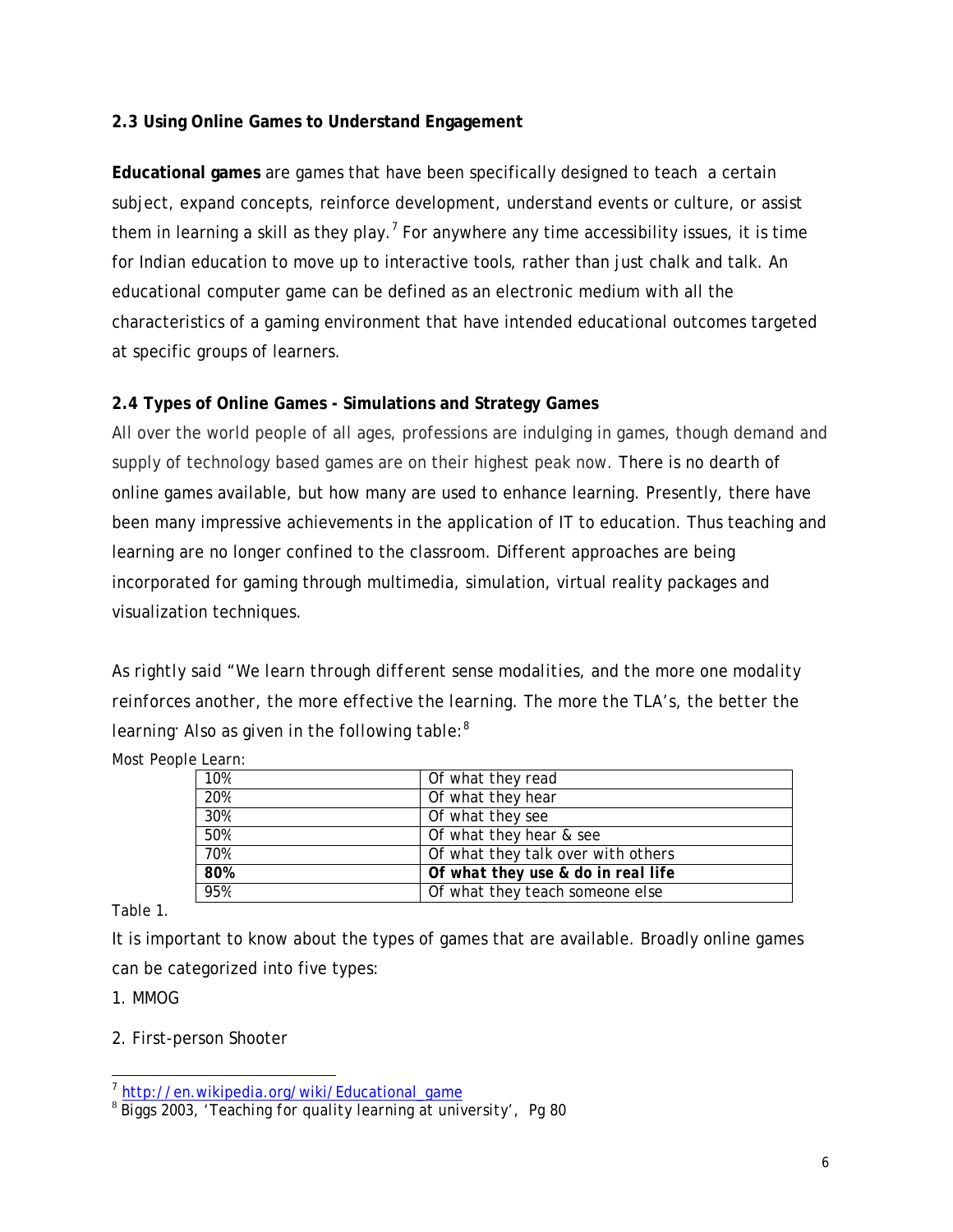#### 3. Adult/Gambling/Erotic

- 4. Puzzle/Strategy
- 5. Racing/Simulation<sup>9</sup>

**MMOG** is a massively **multiplayer online game** is a video game which is capable of supporting hundreds or thousands of players simultaneously. By necessity, they are played on the Internet, and feature at least one persistent world. They are, not necessarily games played on personal computers. MMOG has further categories of role-playing game, firstperson shooter , real-time strategy games , sports game , racing , rhythm game , management game, social game, Real-world simulations.<sup>10</sup>

In the multi-billion dollar industry of gaming, online games have a real small place in which to grow, however their presence remains ever expanding and there are always going to be new and fancier games almost daily to locate and play on the expanse known to the world as the "web". Each of these games can be inspiration to design new games to enhance school and college curriculums. No doubt, the best available online games are the ones that allow minimal personal input from the user and allow free play.

### **2.4.1 List of children's educational games<sup>11</sup>**

| Big brain Academy: Wii Degree | The ClueFinders             |
|-------------------------------|-----------------------------|
| Carmen Sandiego series        | EcoQuest                    |
| GCompris                      | Genomics Digital Lab        |
| Gizmos & Gadgets              | <i>Immune Attack</i>        |
| <b>JumpStart</b>              | Math Blaster                |
| Oregon Trail                  | Reader Rabbit               |
| Quest Atlantis                | Treasures of the Deep       |
| Storybook Weaver              | The Magic School Bus series |
| Urban Jungle                  | <b>Zoombinis</b>            |
| <b>InLiving</b>               | I.M. Meen                   |

Table 2.

 $\overline{a}$ 

<sup>&</sup>lt;sup>9</sup> http://www.articledashboard.com<br><sup>10</sup> http://EzineArticles.com/?expert=CD\_Mohatta

<sup>11</sup> http://en.wikipedia.org/wiki/Educational\_game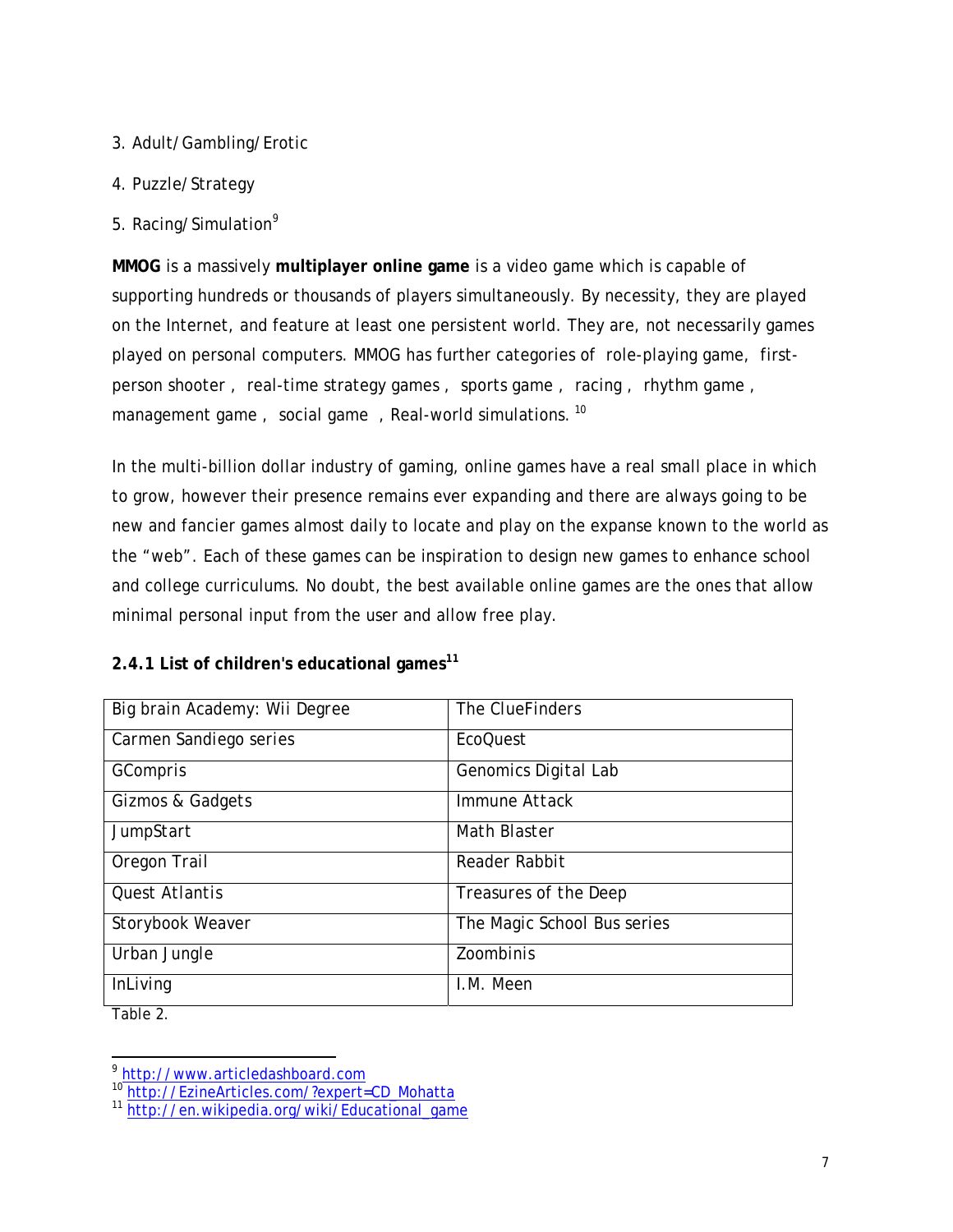Some other Amazing sites of online games for 5 to 10 year olds, to enhace cognitive skills, help kids engage in problem solving and get in the habbit of enquiries.

- http://www.nickjr.co.uk/shows/dora/index.aspx
- http://www.primarygames.com/social\_studies.htm
- http://www.playkidsgames.com
- http://www.ixl.com/
- http://www.seriousgames.dk/node/141

### **3. Calling Professionals who can Multi Task**

Communities, business and government leaders are calling upon our institutions of learning, to graduate a different kind of student, than a generation ago. Among the skills called for are critical thinking, problem solving, good communication and ability to work collaboratively. No more we can adopt short cuts for our teachings. We need to give our students enough time for cohesive learning.

While this impact is being felt across the educational sectors, the demands of higher education (HE) for bespoke high-quality learning and teaching materials to be delivered online have resulted in the creation of a new role - that of the learning technologist. The definition of who a learning technologist is, and what role they play is still developing, but there is no doubt that this role has become as embedded in the business of higher education as that of lecturer or librarian. Learning technologists are at the leading edge of e-learning developments, and are taking on strategic challenges that the advent of E-learning has made to the education community.

### **3.1 Assesments for Higher Education**

There is much evidence to show that assessment motivates student learning. However, students exhibit complex learning behaviors: they may adopt a surface approach to meet the requirements of the task; a deep approach to maximize understanding; or an achieving approach, where a high grade is the sole goal. There is also evidence that the *form* of the assessment can influence a student's approach to learning.

*….The single, strongest influence on learning is surely the assessment procedures … even the form of an examination question or essay topics set can affect how students study … It*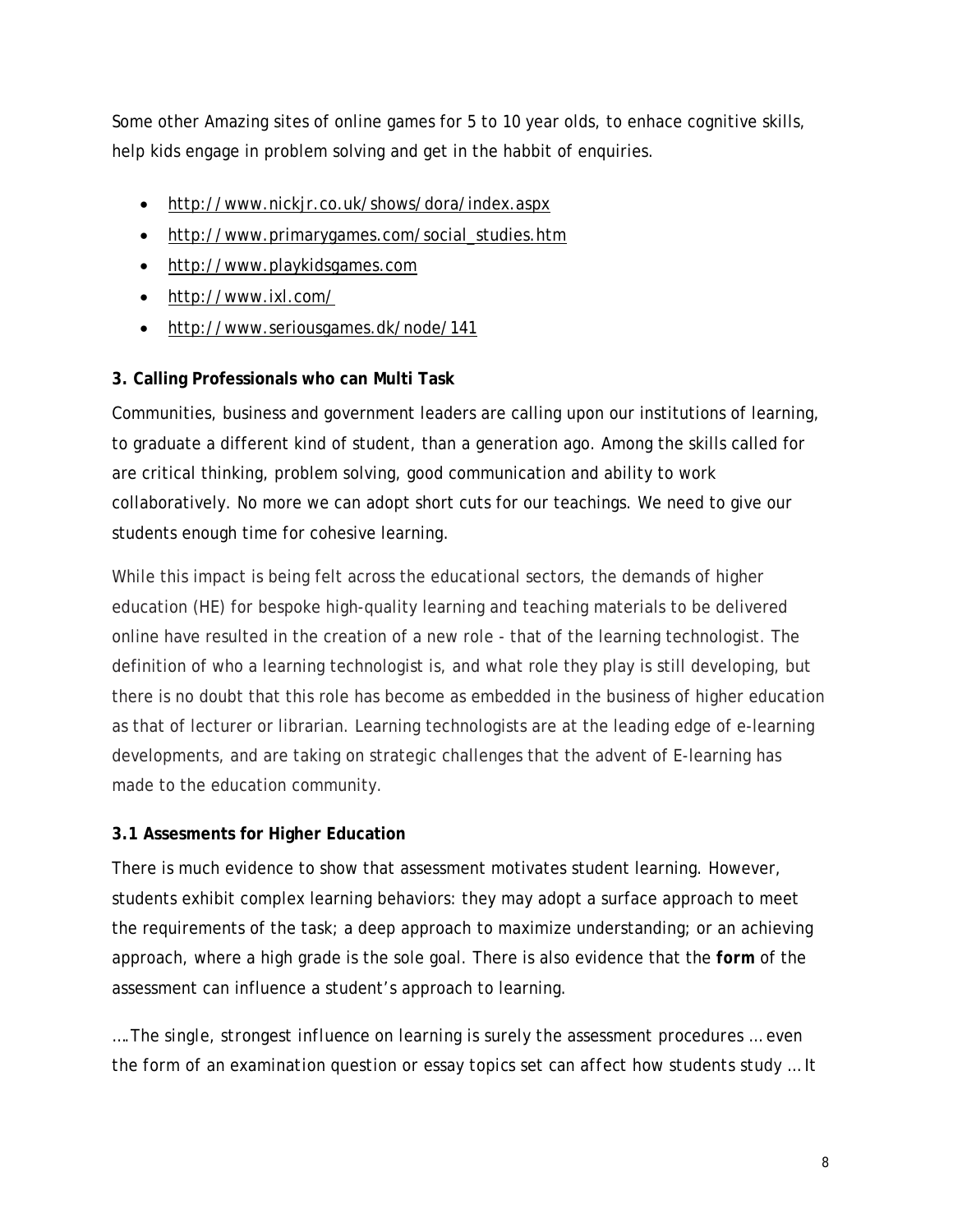*is also important to remember that entrenched attitudes which support traditional methods of teaching and assessment are hard to change (Entwistle, 1996: 111/12)<sup>12</sup>*

# **3.2 Adult Educational Computer Games / Assessments**

**Educational assessment** is the process of documenting, usually in measurable terms, knowledge, skills, attitudes and beliefs. The term **assessment** is generally used to refer to all activities teachers use to help students learn and to gauge student progress. Though the notion of assessment is generally more complicated than the following categories suggest, assessment is often divided for the sake of convenience using the following distinctions:

- 1. Formative / summative
- 2. Objective / subjective
- 3. Referencing
- 4. Informal / formal.

Putting assessment at the core of the development of a new on-line pedagogy provides a welcome opportunity to move the current debate beyond that concerned with technology to one that is fundamentally educational<sup>13</sup>. Some adult online games are listed below to support students learning while having fun.

- *Democracy*
- *Food Force*
- *Global Conflict*
- *Mavis Beacon Teaches Typing*
- *President Forever 2008 + Primaries*
- *The Typing of the Dead*
- *CyberCIEGE* <sup>14</sup>

# **3.3 Other forms of Online Assessments**

Computer-assisted assessment (CAA) may include a variety of activities which assess knowledge, understanding and skills using one or more technologies such as the Internet,

 $\overline{a}$ <sup>12</sup> *Biggs 2003, 'Teaching for quality learning at university'*

<sup>13</sup> On-line assessment: exploring its role in a new on-line pedagogy. *Assessment & Evaluation in Higher Education*

<sup>&</sup>lt;sup>14</sup> http://en.wikipedia.org/wiki/Educational\_game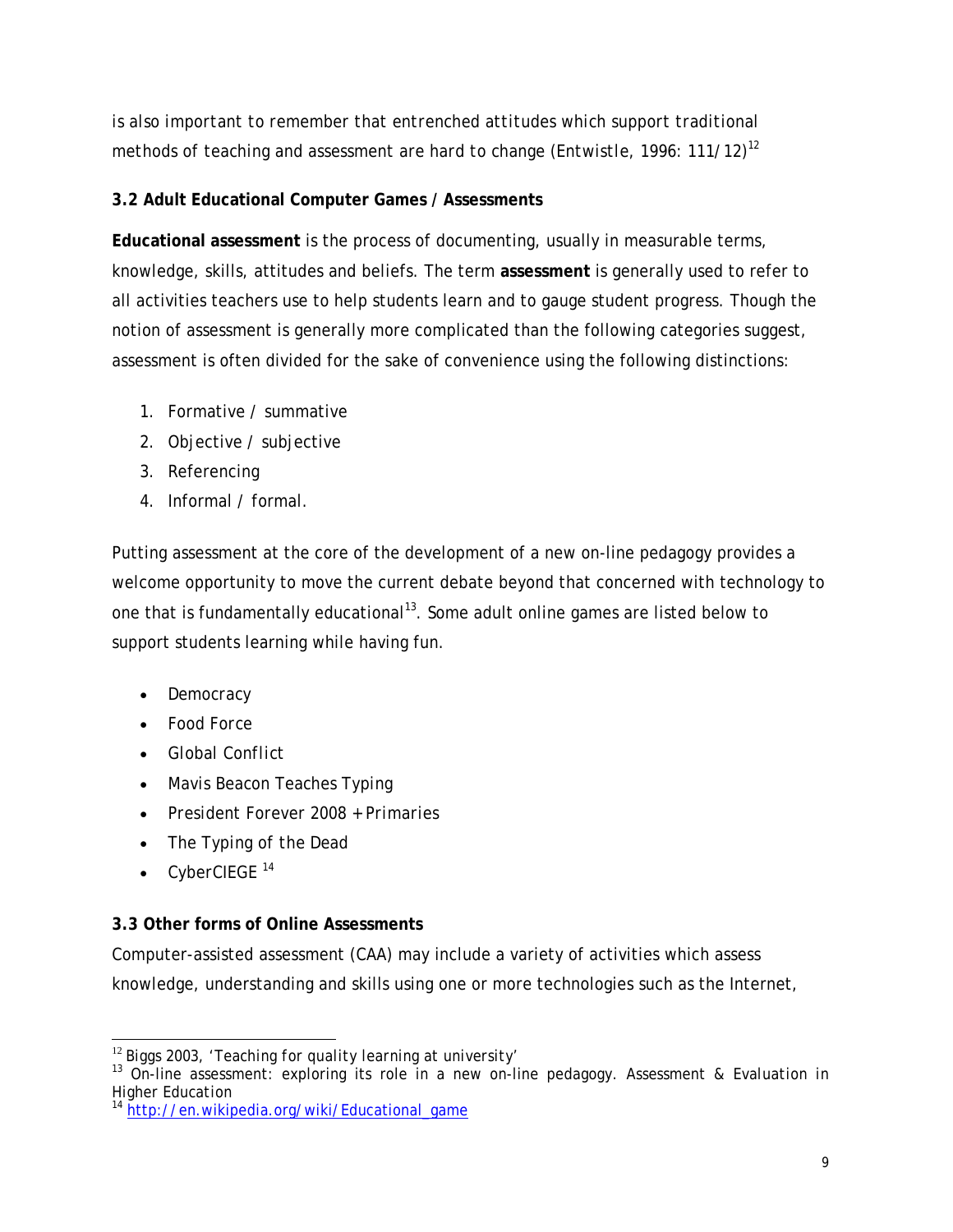$intrans$ , CD-ROM and optical data capture systems.<sup>15</sup> Some of the most common online assessments tools used are Wikis, Blogs, surveys, Quizzes, discussion boards, Rubrics, etc. Other Dedicated assessment tools are Informatology , Question Mark , Exam Builder , Pedagogue , RapidExam , Web Test , i-assess , e-test , YnotAssess etc. Some of them would be open sources and some might ask for payment or an Athens password.

Though more than games it is considered that tutors , trainers should instill the habit of independent learning in students of higher education and the children of this next generation are already well verse with surfing on the net, thus the most appropriate tool for them are the open sources or resources.

### **4. Open Access**

Open Educational Resources can be defined as free and open digital publications of high quality materials organized as courses that include lectures, related reading materials, snapshots of discussions, assignments, evaluations, etc. Access to these resources radically breaks down the barriers to quality education.

In India, there are three or four major initiatives for creating open educational tools and resources. However, all of them are directed towards OER in the basic sciences and engineering sciences areas.

One of the major programs in India is the National Program on Technology Enhanced Learning **(NPTEL).** The NPTEL project is being carried out by seven Indian Institutes of Technologies (IIT's), the Indian Institute of Science, and other premier institutions around the country and being funded by the Human Resource Ministry.

The second important open educational resource project is the **Ekalavya** project launched by IIT, Mumbai. In this project, the content is developed in various Indian languages and is distributed through the internet. This project has also developed an Open Source Educational Resources Animation Repository (OSCAR) and provides web-based interactive animations for teaching various concepts and technologies.

 $\overline{a}$ 15 BULL, J., AND DANSON, M., 2004. *Computer-assisted Assessment (CAA)*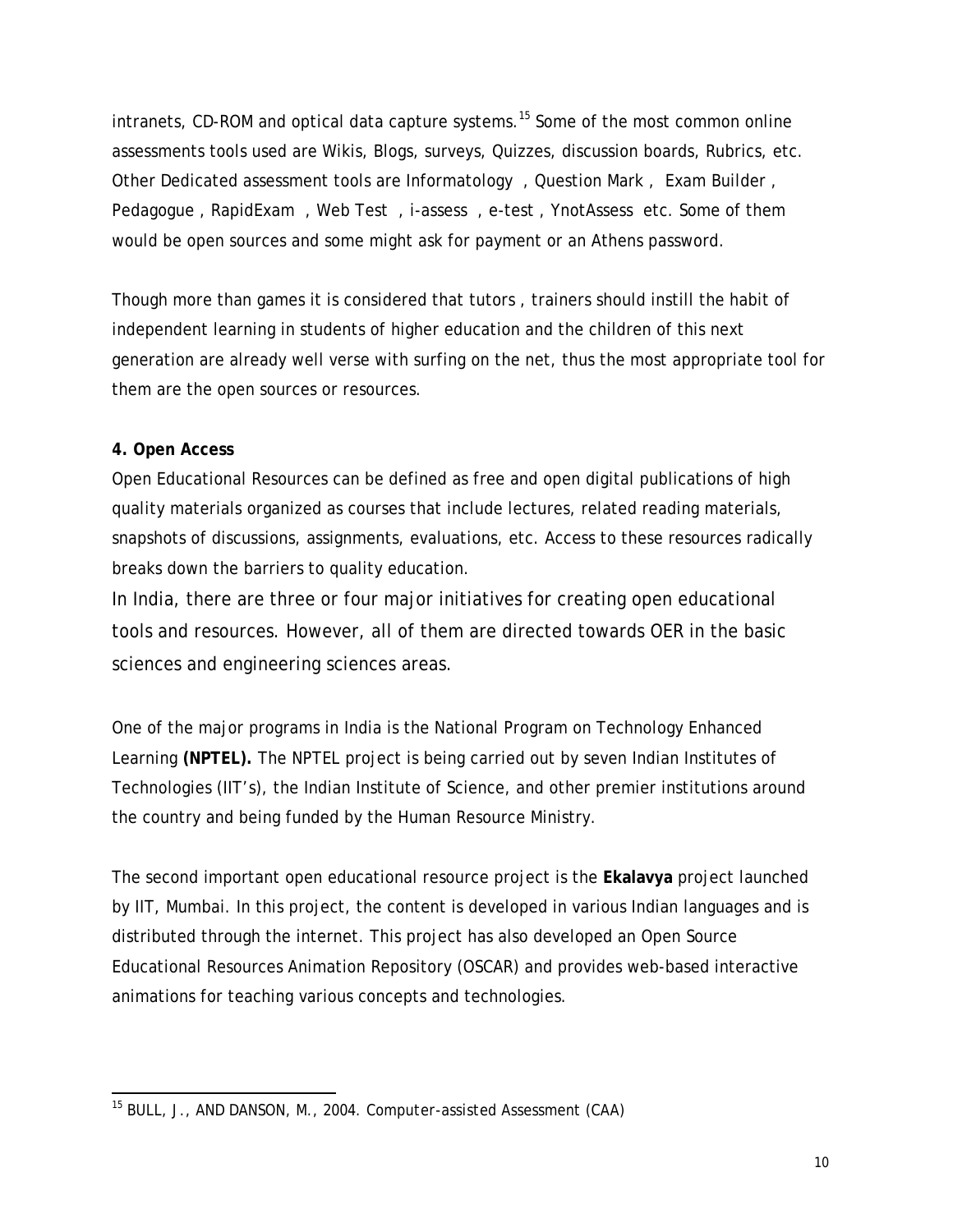**E-Grid** is the third main OER initiative of India that develops and maintains pedagogically sound and refereed Educational Resources in identified subjects. This project is supported by the Human Resource Ministry at IIIT, Kerala.

## **4.1 Others**

Virtual Learning Environments , such as **Moodle** and **Blackboard**, can act as a front-end user interface for educational tests. Games based on such tests can be single or multi-player games.

## **5. Some Big names in E learning in India**

India is in the top six countries of the world to adopt E learning in various industries, one being the education. India ranks third in e learning resources, cost advantage, scalability, maturity and overall performance.<sup>16</sup>Some of the Pioneer organizations of India are NIIT, Tata Interactive systems, Aptech, Aptra, BrainVista, Genpact, Upside learning, 24 x7 learning , tutor Vista, Educomp, Pearson education etc.

## **6. Conclusions:**

## **6.1 The Future of Online Games In Education**

Educators learned some guidelines about designing engaging environments, most of which have become incorporated into student centered learning environments.<sup>17</sup> Since then, gaming technology has improved dramatically, but very little has been done to study how these improvements might be incorporated into learning environments. First, many teachers and educators only use commercially available "edutainment" products, but there has been very little empirical research into how these environments work.

Taking a design approach to researching games might provide a useful framework for studying games, which thus far, have lacked a coherent research paradigm $18$ . As designers

 $\overline{a}$ <sup>16</sup> value notes research

<sup>17</sup> Jonassen, D.H. & Land, S. 2000. *The theoretical foundations of learning environments*. Mahwah, NJ: Erlbaum.

<sup>&</sup>lt;sup>18</sup> Gredler, M.E. 1996. Educational games and simulations: A technology in search of a research paradigm.

In Jonassen, D.H. (Ed.), *Handbook of research for educational communications and technology*, p. 521-539. New York: MacMillan.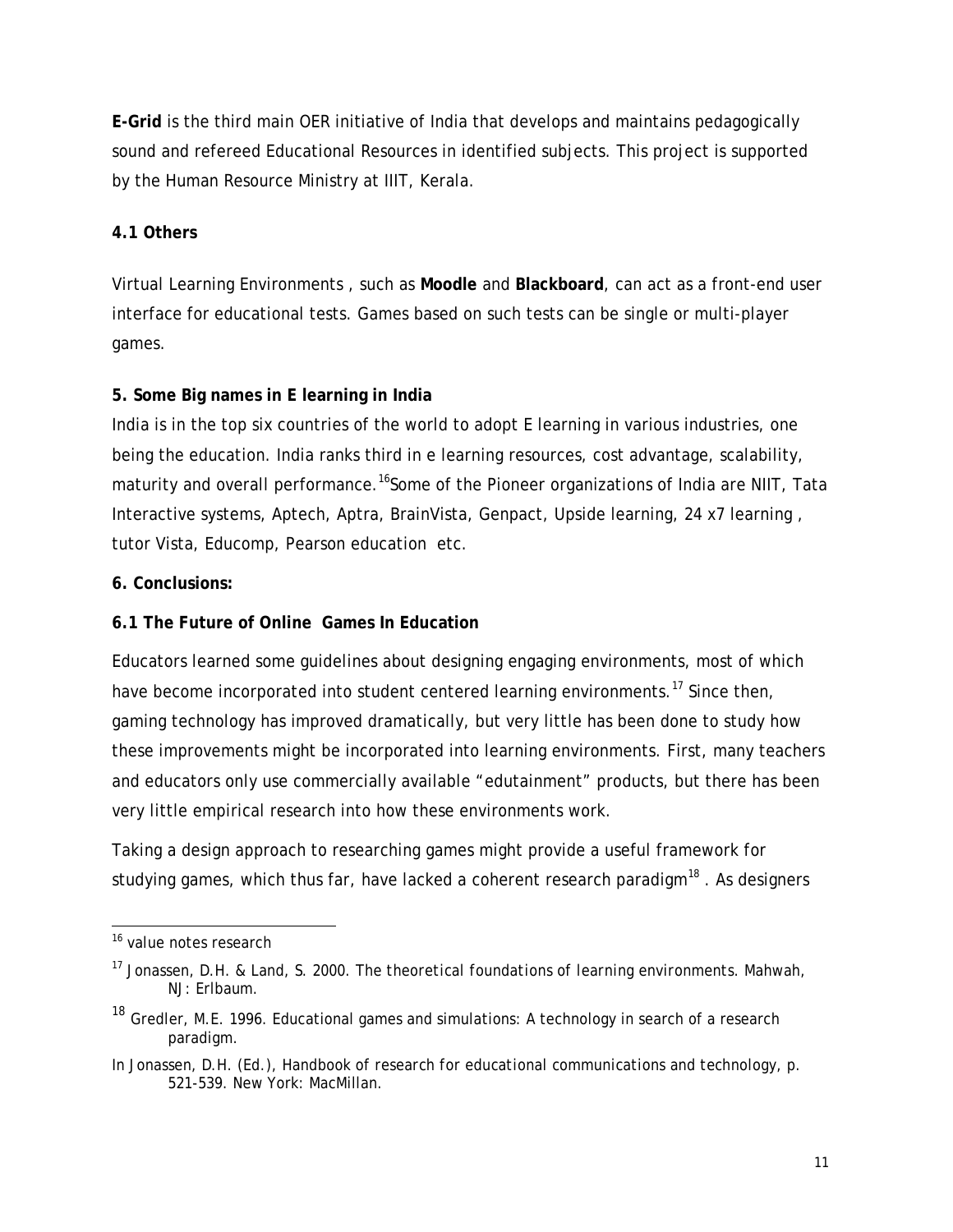of interactive learning environments, instructional technologists can also learn from current developments in gaming.

Indeed, even a cursory glance at the latest games can leave the designer blown away by what is currently possible with technology and inspired by the sleek interface or production values games contain. In fact, the greatest benefit of studying games may not be as much in generating theoretical understandings of human experience in technology or guidelines for instructional design, but rather, in inspiring us to create new designs.

### **7. Acknowledgements:**

I would like to thank following people for their valuable time and sharing their information valuable information in their areas of expertise:

- Mr.Dipankar Bose , Vice President, Shared operations, Pearson Education.
- Mr.Anil Chikara, Founder and President, 24x7 Learning
- Mr.Rishi Arora, Tata Consulting Services
- Mr. Sunil Sharma, From Gaming background.

| Pac-Man                                                                                                                            | <b>Traditional Schooling</b>                                                                                                                                                       |
|------------------------------------------------------------------------------------------------------------------------------------|------------------------------------------------------------------------------------------------------------------------------------------------------------------------------------|
| Player plays at his/her pace.                                                                                                      | Groups of students learn at one pace.                                                                                                                                              |
| Students are actively engaged in<br>quick and varied activity.                                                                     | Students passively absorb information in routine<br>activities, such as lecture.                                                                                                   |
| Players play and practice until<br>they master the game.                                                                           | Students must all go at the same pace, regardless<br>of achievement. As Reigeluth (1992) describes,<br>traditional schooling holds time constant, allowing<br>achievement to vary. |
| Players have feeling of mastering<br>the environment, becoming more<br>powerful, knowledgeable and<br>skillful in the environment. | Students learn knowledge abstracted by teachers<br>and regurgitate this knowledge on pencil and<br>paper tests, rarely applying it in any dynamic<br>context.                      |
| Game players work together,<br>sharing tips and trading secrets.                                                                   | Students perform in isolation, and rarely use one<br>another as resources.                                                                                                         |
| Performance is criterion based;                                                                                                    | Students are graded normatively, graded against                                                                                                                                    |

| Appendix I |
|------------|
|------------|